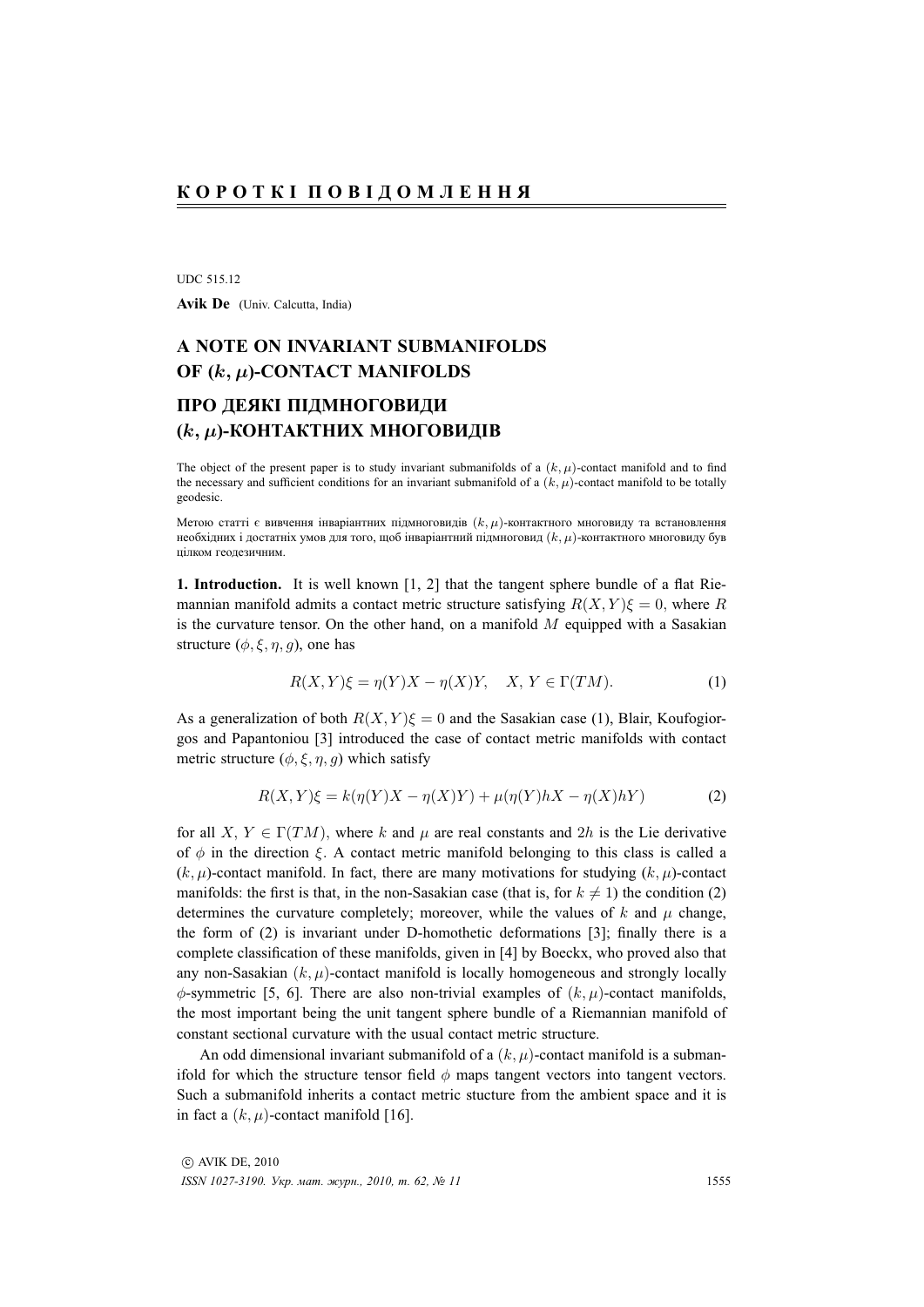In [11] Kon proved that an invariant submanifold of a Sasakian manifold is totally geodesic, provided the second fundamental form of the immersion is covariantly constant. Generalising this result of Kon the authors [16] proved that if the second fundamental form of an invariant submanifold in a  $(k, \mu)$ -contact manifold is covariantly constant then either  $k = 0$  or the submanifold is totally geodesic.

Motivated by these works we have studied the possible necessary and sufficient conditions of an invariant submanifold of a  $(k, \mu)$ -contact manifold to be totally geodesic. In this paper we have generalized the results of [16]. In the present paper we have proved that the recurrency, 2-recurrency and generalised 2-recurrency of the second fundamental form of an invariant submanifold of a  $(k, \mu)$ -contact manifold are equivalent. And any one of these three conditions can be taken as a necessary and sufficient condition of the submanifold to be totally geodesic. Since  $N(k)$ -contact metric manifold is a special case of  $(k, \mu)$ -contact manifold, therefore the above results also hold in any  $N(k)$ -contact metric manifold. Finally we have studied the semiparallelity of an invariant submanifold of a  $(k, \mu)$ -contact manifold.

**2. Preliminaries.** An *n*-dimensional manifold  $M^n(n)$  is odd) is said to admit an almost contact structure [1, 15, 18] if it admits a tensor field  $\phi$  of type (1, 1), a vector field  $\xi$  and a 1-form  $\eta$  satisfying

$$
\phi^2 X = -X + \eta(X)\xi, \quad \eta(\xi) = 1,
$$
\n(3)

$$
\phi \xi = 0, \quad \eta(\phi X) = 0. \tag{4}
$$

An almost contact metric structure is said to be normal if the induced almost complex structure J on the product manifold  $M^n \times \mathbb{R}$  defined by

$$
J\left(X, f\frac{d}{dt}\right) = \left(\phi X - f\xi, \eta(X)\frac{d}{dt}\right)
$$

is integrable, where X is tangent to M, t is the coordinate of R and f is a smooth function on  $M^n \times \mathbb{R}$ . Let q be the compatible Riemannian metric with almost contact structure  $(\phi, \xi, \eta)$ , that is,

$$
g(\phi X, \phi Y) = g(X, Y) - \eta(X)\eta(Y).
$$

Then  $M<sup>n</sup>$  becomes an almost contact metric manifold equipped with an almost contact metric structure  $(\phi, \xi, \eta, g)$ . From (3) it can be easily seen that

$$
g(X, \phi Y) = -g(\phi X, Y), \qquad g(X, \xi) = \eta(X),
$$

for any vector fields  $X, Y$  on the manifold. An almost contact metric structure becomes a contact metric structure if  $g(X, \phi Y) = d\eta(X, Y)$ , for all vector fields X, Y.

Let  $f : (M, g) \longrightarrow (\bar{M}, \bar{g})$  be an isometric immersion of an *n*-dimensional Riemannian manifold  $(M, q)$  into  $(n + d)$ -dimensional Riemannian manifold  $(\bar{M}, \bar{g})$ ,  $n \geq 2$ ,  $d \geq 1$ . We denote by  $\nabla$  and  $\overline{\nabla}$  the Levi-Civita connections of M and  $\overline{M}$  respectively, and by  $T^{\perp}M$  its normal bundle. Then for vector fields  $X, Y \in TM$ , the second fundamental form  $\sigma$  is given by the formula  $\sigma(X, Y) = \overline{\nabla}_X Y - \nabla_X Y$ . Furthermore, for  $N \in T^{\perp}(M)$ ,  $A_N: TM \longrightarrow TM$  will denote the Weingarten operator in the direction of  $N$ ,  $A_N X = \nabla_X^{\perp} N - \overline{\nabla}_X N$ , where  $\nabla^{\perp}$  denotes the normal connection of M. The second fundamental form  $\sigma$  and  $A_N$  are related by  $\bar{g}(\sigma(X, Y), N) = g(A_N X, Y)$ , where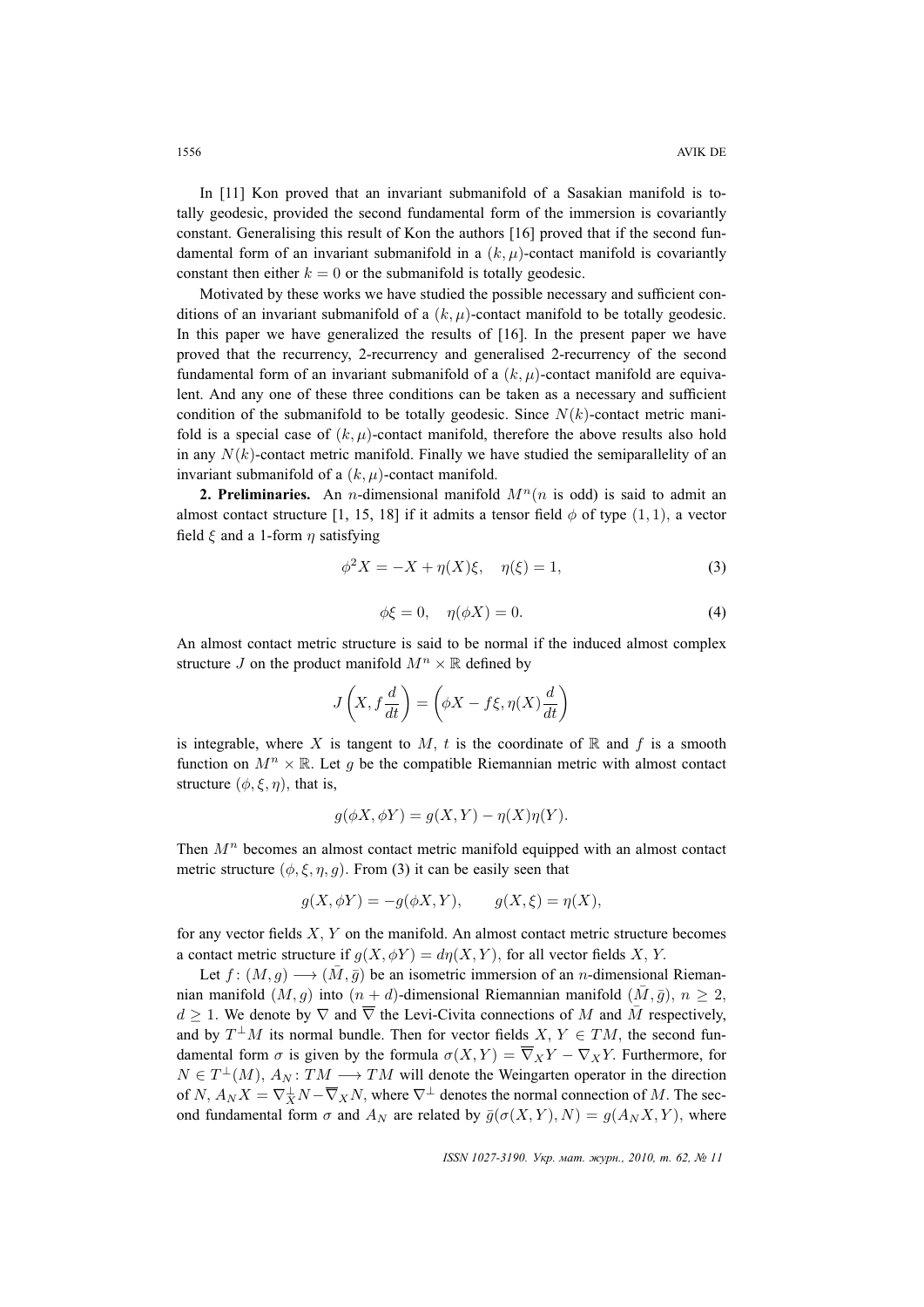g is the induced metric of  $\bar{g}$  for any vector fields  $X, Y$  tangent to M. The covariant derivative  $\overline{\nabla}\sigma$  and second covariant derivative  $\overline{\nabla}^2\sigma$  of  $\sigma$  are defined by

$$
(\overline{\nabla}_X \sigma)(Y, Z) = \nabla_X^{\perp}(\sigma(Y, Z)) - \sigma(\nabla_X Y, Z) - \sigma(Y, \nabla_X Z),
$$
(5)  

$$
(\overline{\nabla}^2 \sigma)(Z, W; X, Y) = (\overline{\nabla}_X \overline{\nabla}_Y \sigma)(Z, W) =
$$
  

$$
= \nabla_X^{\perp}((\overline{\nabla}_Y \sigma)(Z, W)) - (\overline{\nabla}_Y \sigma)(\nabla_X Z, W) =
$$
  

$$
-(\overline{\nabla}_X \sigma)(Z, \nabla_Y W) - (\overline{\nabla}_{\nabla_X Y} \sigma)(Z, W),
$$
(6)

respectively, where  $\overline{\nabla}\sigma$  is a normal bundle valued tensor of type (0, 3) and  $\overline{\nabla}$  is called the *van der Waerden – Bortolotti connection* of M.

The basic equation of Gauss is given by [7]

$$
\bar{R}(X, Y, Z, W) =
$$

$$
= R(X, Y, Z, W) - g(\sigma(X, W), \sigma(Y, Z)) + g(\sigma(X, Z), \sigma(Y, W)).
$$

However, for a  $(k, \mu)$ -contact metric manifold  $M^n$  of dimension n, we have [2]

$$
(\overline{\nabla}_X \phi)Y = g(X + hX, Y)\xi - \eta(Y)(X + hX),
$$

where  $h = \frac{1}{2}$  $\frac{1}{2}$   $\mathcal{L}_{\xi}\phi$ . From the above equation we also have

$$
\nabla_X \xi = -\phi X - \phi h(X).
$$

Now from the Gauss formula we have

$$
\overline{\nabla}_X \xi = \nabla_X \xi + \sigma(X, \xi).
$$

Since the submanifold  $M$  is invariant, we have from the above two equations,

$$
\nabla_X \xi = -\phi X - \phi h(X) \quad \text{and} \quad \sigma(X, \xi) = 0. \tag{7}
$$

**3. Immersions of recurrent type.** We denote by  $\nabla^p T$  the covariant differential of the pth order,  $p > 1$ , of a  $(0, k)$ -tensor field T,  $k > 1$ , defined on a Riemannian manifold  $(M, g)$  with the Levi-Civita connection  $\nabla$ . According to [14], the tensor T is said to be *recurrent* and 2*-recurrent*, if the following conditions hold on M

$$
(\nabla T)(X_1, \dots, X_k; X)T(Y_1, \dots, Y_k) = (\nabla T)(Y_1, \dots, Y_k; X)T(X_1, \dots, X_k),
$$
\n
$$
(\nabla^2 T)(X_1, \dots, X_k; X, Y)T(Y_1, \dots, Y_k) = (\nabla^2 T)(Y_1, \dots, Y_k; X, Y)T(X_1, \dots, X_k),
$$
\n(9)

respectively, where X, Y,  $X_1, Y_1, \ldots, X_k, Y_k \in TM$ . From (8) it follows that at a point  $x \in M$  if the tensor T is non-zero, then there exists a unique 1-form  $\theta$ , respectively, a  $(0, 2)$ -tensor  $\psi$ , defined on a neighborhood U of x, such that

$$
\nabla T = T \otimes \theta, \qquad \theta = d(\log ||T||), \tag{10}
$$

respectively

$$
\nabla^2 T = T \otimes \psi,
$$

holds on U, where  $||T||$  denotes the norm of T.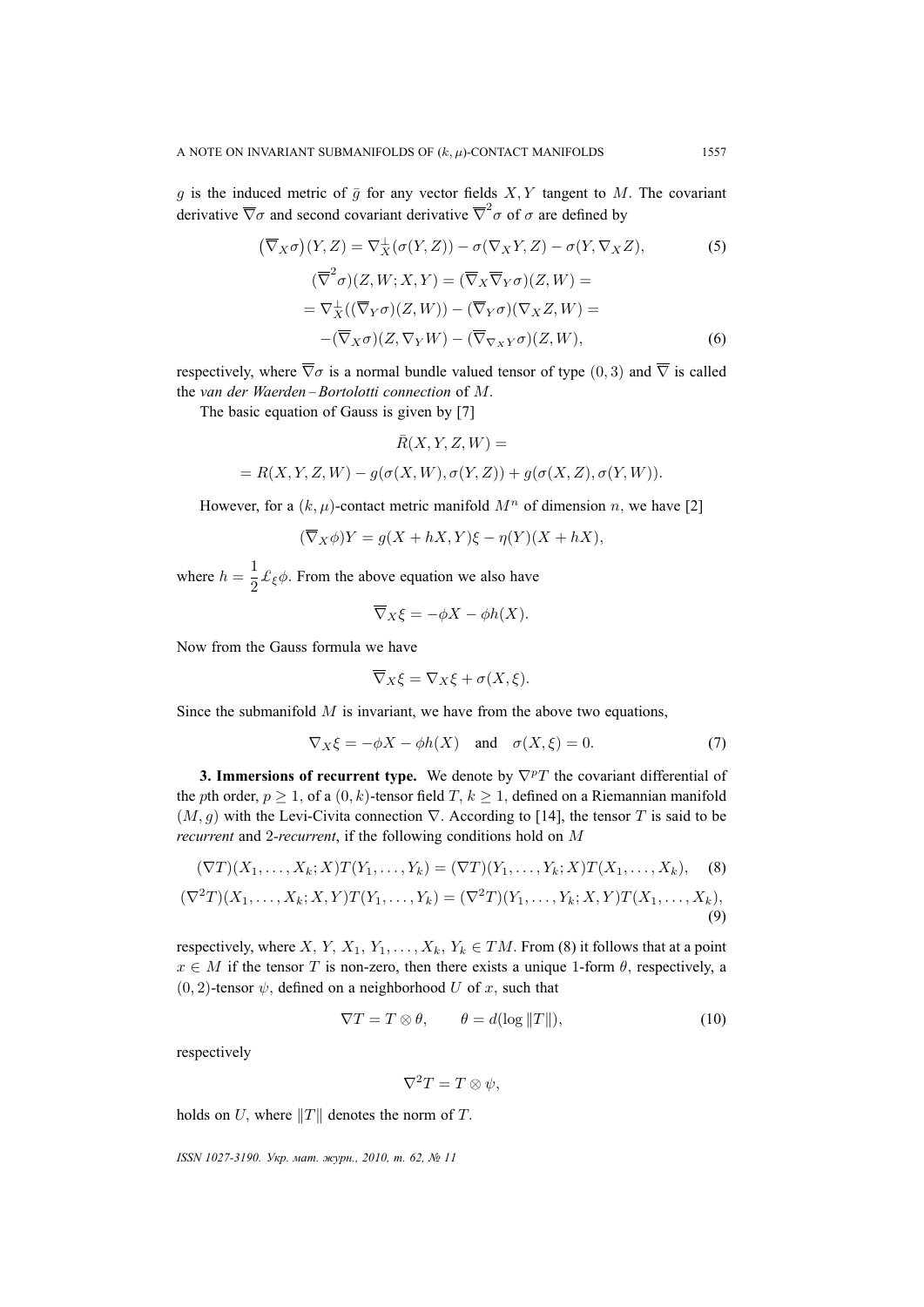The tensor T is said to be *generalized* 2*-recurrent* if

$$
(\nabla^2 T)(X_1,\ldots,X_k;X,Y) - (\nabla T \otimes \theta)(X_1,\ldots,X_k;X,Y)T(Y_1,\ldots,Y_k) =
$$
  
= 
$$
(\nabla^2 T)(Y_1,\ldots,Y_k;X,Y) - (\nabla T \otimes \theta)(Y_1,\ldots,Y_k;X,Y)T(X_1,\ldots,X_k)
$$

holds on M, where  $\theta$  is a 1-form on M. From this it follows that at a point  $x \in M$ if the tensor T is non-zero then there exists a unique  $(0, 2)$ -tensor  $\psi$ , defined on a neighborhood  $U$  of  $x$ , such that

$$
\nabla^2 T = \nabla T \otimes \theta + T \otimes \psi,
$$

holds on U.

The notion of generalized 2-recurrent tensors in Riemannian spaces is introduced by Ray [13].

J. Deprez defined the immersion to be semiparallel if

$$
\overline{R}(X,Y).\sigma = (\overline{\nabla}_X \overline{\nabla}_Y - \overline{\nabla}_Y \overline{\nabla}_X - \overline{\nabla}_{[X,Y]})\sigma = 0,
$$

holds for all vector fields X, Y tangent to M. J. Deprez mainly paid attention to the case of semiparallel immersions in real space forms [8, 9]. Later, Lumiste showed that a semiparallel submanifold is the second order envelope of the family of parallel submanifolds [12]. In [10] H. Endo studied semiparallelity condition for a contact metric manifold. He showed that a semiparallel contact metric manifold is totally geodesic under certain conditions.

**4. Recurrent submanifolds of**  $(k, \mu)$ **-contact manifolds.** To prove the main theorem we first state two lemmas.

**Lemma 1** [19]. *Let* M *be a submanifold of a contact metric manifold*  $\overline{M}$ *. If*  $\xi$  *is orthogonal to* M, *then* M *is anti-invariant.*

**Lemma 2** [17]. *We know that if*  $(M, \phi, \xi, \eta, g)$  *be a contact Riemannian manifold and*  $\xi$  *belong to the*  $(k, \mu)$ *-nullity distribution, then*  $k \leq 1$ *. If*  $k < 1$ *, then*  $(M, \phi, \xi, \eta, g)$ *admits three mutually orthogonal and integrable distributions*  $D(0)$ ,  $D(\lambda)$ ,  $D(-\lambda)$ , *defined by the eigenspaces of h, where*  $\lambda = \sqrt{1 - k}$ .

*Now, if*  $X \in D(\lambda)$ *, then*  $hX = \lambda X$  *and if*  $X \in D(-\lambda)$ *, then*  $hX = -\lambda X$ .

**Theorem 1.** Let M be an invariant submanifold of a  $(k, \mu)$ -contact manifold, with  $k \neq 0$ . Then the following conditions are equivalent:

(i) *M is totally geodesic*;

(ii) *the second fundamental form*  $\sigma$  *is recurrent*;

(iii) *the second fundamental form* σ *is* 2*-recurrent*;

(iv) *the second fundamental form* σ *is generalized* 2*-recurrent*.

*Proof.* Suppose M is totally geodesic, then (ii), (iii) and (iv) are trivially true. Now suppose  $\sigma$  is recurrent, then from (10), we get

$$
(\bar{\nabla}_X\sigma)(Y,Z)=\theta(X)\sigma(Y,Z),
$$

where  $\theta$  is a 1-form on M. Then in view of (5), we obtain

$$
\nabla_X^{\perp}(\sigma(Y,Z)) - \sigma(\nabla_X Y, Z) - \sigma(Y, \nabla_X Z) = \theta(X)\sigma(Y, Z). \tag{11}
$$

By Lemma 1,  $\xi \in TM$ . So, taking  $Z = \xi$  in (11), we have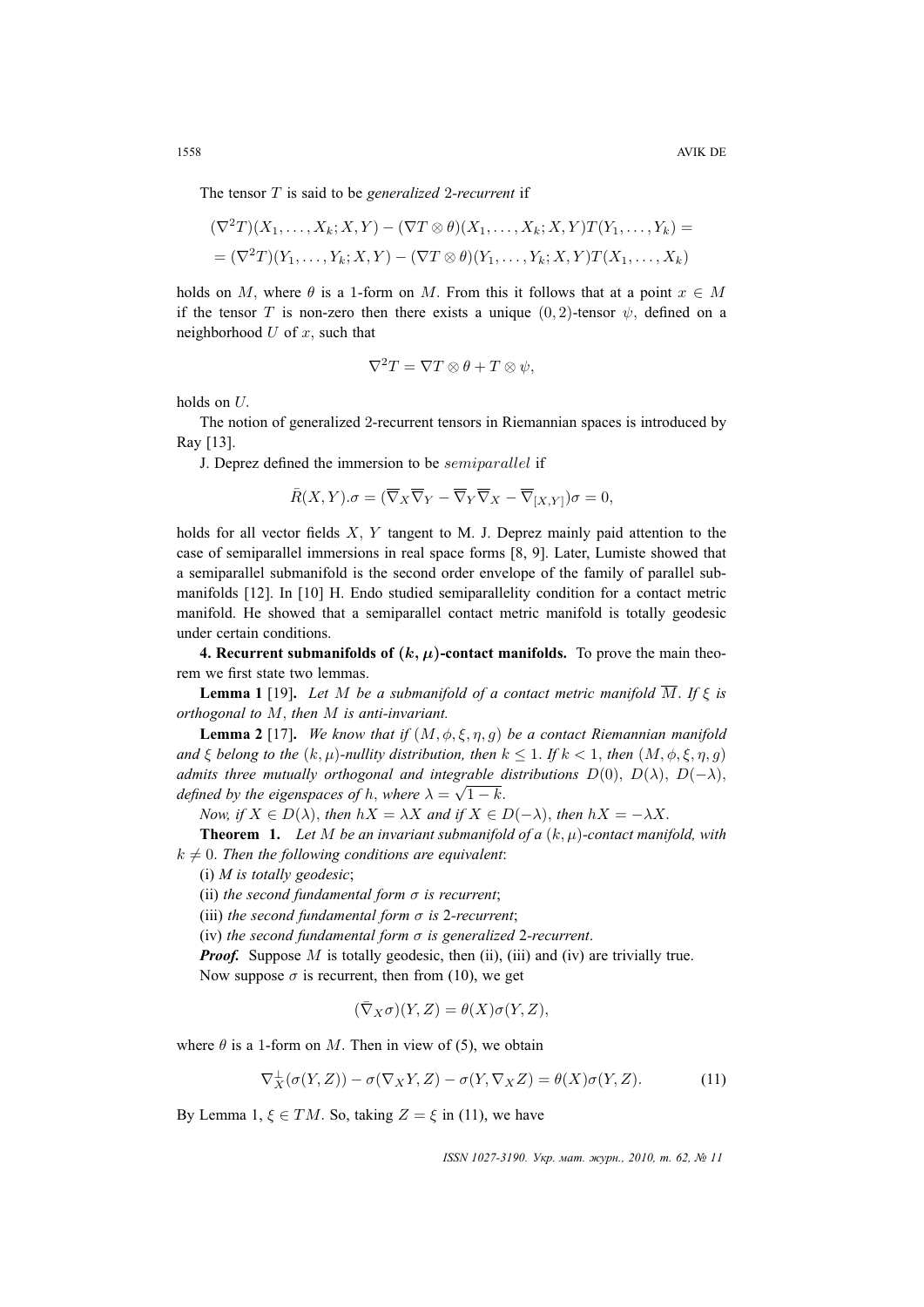$$
\nabla_X^{\perp}(\sigma(Y,\xi)) - \sigma(\nabla_X Y,\xi) - \sigma(Y,\nabla_X \xi) = \theta(X)\sigma(Y,\xi).
$$

Then using (7), we obtain

$$
\sigma(Y, \nabla_X \xi) = 0.
$$

Using (7) we get

$$
\sigma(Y, X) - \sigma(Y, hX) = 0.
$$

Therefore, Lemma 2 yields  $(1 \pm \lambda)\sigma(Y, X) = 0$ , which implies  $\sigma(Y, X) = 0$ , provided  $\lambda \neq \pm 1$ , or  $k \neq 0$ .

Thus M is totally geodesic, provided  $k \neq 0$ .

Proceeding in a similar manner we can prove that if  $\sigma$  is 2-recurrent or generalized 2-recurrent, then also  $M$  is totally geodesic.

Theorem 1 is proved.

**Theorem 2.** *Let M be an invariant submanifold of a*  $(k, \mu)$ -contact manifold  $\overline{M}$ . *Then* M is totally geodesic if and only if M is semiparallel, provided  $k \neq \pm \mu \sqrt{1-k}$ . *Proof.* We have

$$
\label{eq:R} (\bar{R}(X,Y).\sigma)(V,W)=
$$
 
$$
=R^{\perp}(X,Y)(\sigma(V,W))-\sigma(R(X,Y)V,W)-\sigma(V,R(X,Y)W).
$$

Suppose M is semiparallel. Then  $\bar{R}(X, Y) \cdot \sigma = 0$ , that is,  $\bar{R}(X, \xi) \cdot \sigma = 0$ . Therefore, we have

$$
R^{\perp}(X,\xi)(\sigma(V,W)) = \sigma(R(X,\xi)V,W) + \sigma(V,R(X,\xi)W).
$$

Putting  $V = \xi$ , and using (7) we obtain

$$
\sigma(R(X,\xi)\xi,W) = 0. \tag{12}
$$

Using  $(2)$  in  $(12)$  we obtain

$$
(k \pm \mu \sqrt{1-k}) \sigma(X, W) = 0.
$$

Therefore,  $\sigma(X, W) = 0$ , provided  $k \neq \pm \mu$ √  $1 - k$ . Hence M is totally geodesic. The converse statement is trivial. This completes the proof of the theorem.

The corollary follows immediately:

*Corollary.* Let M be an invariant submanifold of a  $(k, \mu)$ -contact manifold M. *Then the following conditions are equivalent*:

(i) *M is totally geodesic*;

(ii) 
$$
\bar{R}(X,\xi).\sigma = 0;
$$

(iii)  $\overline{R}(X, Y)$ . $\sigma = 0$ , where X and Y are arbitrary vector fields on M.

**Acknowledgement.** The author is thankful to the referee for his valuable comments towards the improvement of the paper.

- 1. *Blair D. E.* Two remarks on contact metric structure // Tohoku Math J. 1977. **29**. P. 319 324.
- 2. *Blair D. E.* Riemannian geometry of contact and symplectic manifolds // Progr. Math. 1979. **203**.
- 3. *Blair D. E., Koufogiorgos T., Papantoniou B. J.* Contact metric manifolds satisfying a nullity condition // Isr. J. Math. – 1995. – **91**. – P. 189 – 214.
- 4. *Boeckx E.* A full classification of contact metric  $(k, \mu)$ -spaces // Ill. J. Math. 2000. 44. P. 212 219.